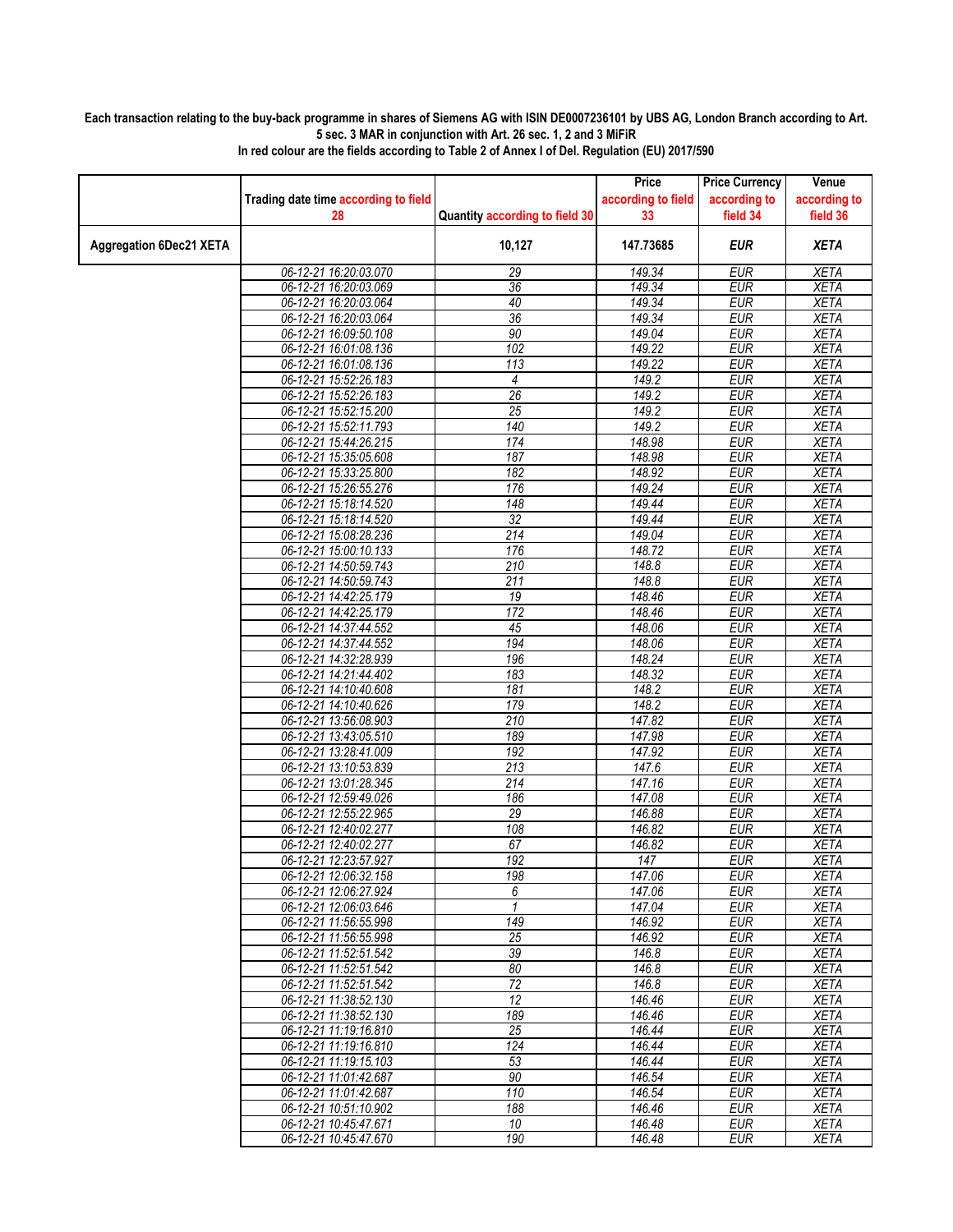| 06-12-21 10:30:01.075 | 19              | 146.04 | <b>EUR</b> | <b>XETA</b> |
|-----------------------|-----------------|--------|------------|-------------|
| 06-12-21 10:30:01.075 | 66              | 146.04 | <b>EUR</b> | <b>XETA</b> |
| 06-12-21 10:30:01.075 | $\overline{38}$ | 146.04 | <b>EUR</b> | <b>XETA</b> |
| 06-12-21 10:30:01.075 | 53              | 146.04 | <b>EUR</b> | <b>XETA</b> |
| 06-12-21 10:18:13.885 | 40              | 146.4  | <b>EUR</b> | <b>XETA</b> |
| 06-12-21 10:18:13.885 | 166             | 146.4  | <b>EUR</b> | <b>XETA</b> |
| 06-12-21 10:04:01.873 | 210             | 146.42 | <b>EUR</b> | <b>XETA</b> |
| 06-12-21 09:56:12.594 | 19              | 146.64 | <b>EUR</b> | <b>XETA</b> |
| 06-12-21 09:56:12.594 | 128             | 146.64 | <b>EUR</b> | <b>XETA</b> |
| 06-12-21 09:56:12.594 | 27              | 146.64 | <b>EUR</b> | <b>XETA</b> |
| 06-12-21 09:50:40.697 | 197             | 147.06 | <b>EUR</b> | <b>XETA</b> |
| 06-12-21 09:49:07.952 | 109             | 146.98 | <b>EUR</b> | <b>XETA</b> |
| 06-12-21 09:49:07.951 | 102             | 146.98 | <b>EUR</b> | <b>XETA</b> |
| 06-12-21 09:39:00.188 | 38              | 147.48 | <b>EUR</b> | <b>XETA</b> |
| 06-12-21 09:39:00.188 | 141             | 147.48 | <b>EUR</b> | <b>XETA</b> |
| 06-12-21 09:26:54.059 | 185             | 147.82 | <b>EUR</b> | <b>XETA</b> |
| 06-12-21 09:17:11.009 | 176             | 147.78 | <b>EUR</b> | <b>XETA</b> |
| 06-12-21 09:01:46.034 | 101             | 147.8  | <b>EUR</b> | <b>XETA</b> |
| 06-12-21 09:01:46.034 | 101             | 147.8  | <b>EUR</b> | <b>XETA</b> |
| 06-12-21 08:57:30.912 | 192             | 147.42 | <b>EUR</b> | <b>XETA</b> |
| 06-12-21 08:50:56.015 | 193             | 147.48 | <b>EUR</b> | <b>XETA</b> |
| 06-12-21 08:39:14.434 | 186             | 147.8  | <b>EUR</b> | <b>XETA</b> |
| 06-12-21 08:30:01.142 | 174             | 147.52 | <b>EUR</b> | <b>XETA</b> |
| 06-12-21 08:21:36.487 | 155             | 147.66 | <b>EUR</b> | <b>XETA</b> |
| 06-12-21 08:21:36.487 | 32              | 147.66 | <b>EUR</b> | <b>XETA</b> |
| 06-12-21 08:15:11.856 | 76              | 147.6  | <b>EUR</b> | <b>XETA</b> |
| 06-12-21 08:15:11.856 | 131             | 147.6  | <b>EUR</b> | <b>XETA</b> |
| 06-12-21 08:15:11.856 | 8               | 147.6  | <b>EUR</b> | <b>XETA</b> |
| 06-12-21 08:14:24.592 | 106             | 147.62 | <b>EUR</b> | <b>XETA</b> |
| 06-12-21 08:14:24.592 | 90              | 147.62 | <b>EUR</b> | <b>XETA</b> |
| 06-12-21 08:06:18.758 | 32              | 148.22 | <b>EUR</b> | <b>XETA</b> |
| 06-12-21 08:06:18.758 | 155             | 148.22 | <b>EUR</b> | <b>XETA</b> |
|                       |                 |        |            |             |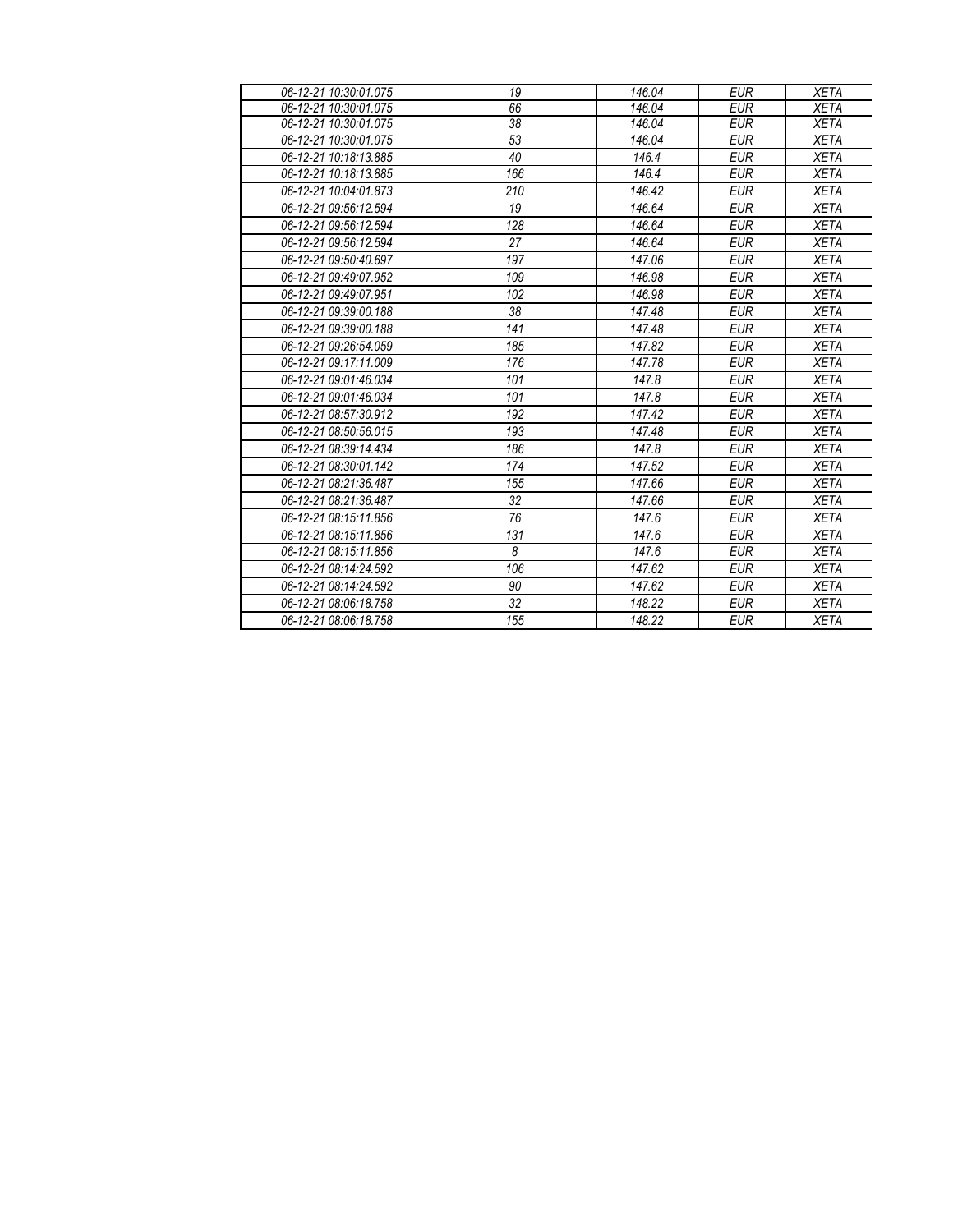## **Each order relating to the buy-back programme above according to Art. 5 sec. 3 MAR in conjunction with Art. 25 sec. 1 and 2 MiFiR**

**In red colour are the fields according to Table 2 of the Annex of Del. Regulation (EU) 2017/580; alternatively you may report the** 

| Date and Time according to field 9 | <b>Segment MIC code</b><br>according to field 16 | <b>Transaction price</b><br>according to field 28 | <b>Price currency according</b><br>to field 29 | <b>Buy-sell indicator</b><br>according to field 32 |
|------------------------------------|--------------------------------------------------|---------------------------------------------------|------------------------------------------------|----------------------------------------------------|
| 06-12-21 16:20:03.070              | <b>XETA</b>                                      | 149.34                                            | <b>EUR</b>                                     | <b>BUY</b>                                         |
| 06-12-21 16:20:03.069              | <b>XETA</b>                                      | 149.34                                            | <b>EUR</b>                                     | <b>BUY</b>                                         |
| 06-12-21 16:20:03.064              | <b>XETA</b>                                      | 149.34                                            | <b>EUR</b>                                     | <b>BUY</b>                                         |
| 06-12-21 16:20:03.064              | <b>XETA</b>                                      | 149.34                                            | <b>EUR</b>                                     | <b>BUY</b>                                         |
| 06-12-21 16:09:50.108              | <b>XETA</b>                                      | 149.04                                            | <b>EUR</b>                                     | <b>BUY</b>                                         |
| 06-12-21 16:01:08.136              | <b>XETA</b>                                      | 149.22                                            | <b>EUR</b>                                     | <b>BUY</b>                                         |
| 06-12-21 16:01:08.136              | <b>XETA</b>                                      | 149.22                                            | <b>EUR</b>                                     | <b>BUY</b>                                         |
| 06-12-21 15:52:26.183              | <b>XETA</b>                                      | 149.2                                             | <b>EUR</b>                                     | <b>BUY</b>                                         |
| 06-12-21 15:52:26.183              | <b>XETA</b>                                      | 149.2                                             | <b>EUR</b>                                     | <b>BUY</b>                                         |
| 06-12-21 15:52:15.200              | <b>XETA</b>                                      | 149.2                                             | <b>EUR</b>                                     | <b>BUY</b>                                         |
| 06-12-21 15:52:11.793              | <b>XETA</b>                                      | 149.2                                             | <b>EUR</b>                                     | <b>BUY</b>                                         |
| 06-12-21 15:44:26.215              | <b>XETA</b>                                      | 148.98                                            | <b>EUR</b>                                     | <b>BUY</b>                                         |
| 06-12-21 15:35:05.608              | <b>XETA</b>                                      | 148.98                                            | <b>EUR</b>                                     | <b>BUY</b>                                         |
| 06-12-21 15:33:25.800              | <b>XETA</b>                                      | 148.92                                            | <b>EUR</b>                                     | <b>BUY</b>                                         |
| 06-12-21 15:26:55.276              | <b>XETA</b>                                      | 149.24                                            | <b>EUR</b>                                     | <b>BUY</b>                                         |
| 06-12-21 15:18:14.520              | <b>XETA</b>                                      | 149.44                                            | <b>EUR</b>                                     | <b>BUY</b>                                         |
| 06-12-21 15:18:14.520              | <b>XETA</b>                                      | 149.44                                            | <b>EUR</b>                                     | <b>BUY</b>                                         |
| 06-12-21 15:08:28.236              | <b>XETA</b>                                      | 149.04                                            | <b>EUR</b>                                     | <b>BUY</b>                                         |
| 06-12-21 15:00:10.133              | <b>XETA</b>                                      | 148.72                                            | <b>EUR</b>                                     | <b>BUY</b>                                         |
| 06-12-21 14:50:59.743              | <b>XETA</b>                                      | 148.8                                             | <b>EUR</b>                                     | <b>BUY</b>                                         |
| 06-12-21 14:50:59.743              | <b>XETA</b>                                      | 148.8                                             | <b>EUR</b>                                     | <b>BUY</b>                                         |
| 06-12-21 14:42:25.179              | <b>XETA</b>                                      | 148.46                                            | <b>EUR</b>                                     | <b>BUY</b>                                         |
| 06-12-21 14:42:25.179              | <b>XETA</b>                                      | 148.46                                            | <b>EUR</b>                                     | <b>BUY</b>                                         |
| 06-12-21 14:37:44.552              | <b>XETA</b>                                      | 148.06                                            | <b>EUR</b>                                     | <b>BUY</b>                                         |
| 06-12-21 14:37:44.552              | <b>XETA</b>                                      | 148.06                                            | <b>EUR</b>                                     | <b>BUY</b>                                         |
| 06-12-21 14:32:28.939              | <b>XETA</b>                                      | 148.24                                            | <b>EUR</b>                                     | <b>BUY</b>                                         |
| 06-12-21 14:21:44.402              | <b>XETA</b>                                      | 148.32                                            | <b>EUR</b>                                     | <b>BUY</b>                                         |
| 06-12-21 14:10:40.608              | <b>XETA</b>                                      | 148.2                                             | <b>EUR</b>                                     | <b>BUY</b>                                         |
| 06-12-21 14:10:40.626              | <b>XETA</b>                                      | 148.2                                             | <b>EUR</b>                                     | <b>BUY</b>                                         |
| 06-12-21 13:56:08.903              | <b>XETA</b>                                      | 147.82                                            | <b>EUR</b>                                     | <b>BUY</b>                                         |
| 06-12-21 13:43:05.510              | <b>XETA</b>                                      | 147.98                                            | <b>EUR</b>                                     | <b>BUY</b>                                         |
| 06-12-21 13:28:41.009              | <b>XETA</b>                                      | 147.92                                            | <b>EUR</b>                                     | <b>BUY</b>                                         |
| 06-12-21 13:10:53.839              | <b>XETA</b>                                      | 147.6                                             | <b>EUR</b>                                     | <b>BUY</b>                                         |
| 06-12-21 13:01:28.345              | <b>XETA</b>                                      | 147.16                                            | <b>EUR</b>                                     | <b>BUY</b>                                         |
| 06-12-21 12:59:49.026              | <b>XETA</b>                                      | 147.08                                            | <b>EUR</b>                                     | <b>BUY</b>                                         |
| 06-12-21 12:55:22.965              | <b>XETA</b>                                      | 146.88                                            | <b>EUR</b>                                     | <b>BUY</b>                                         |
| 06-12-21 12:40:02.277              | XETA                                             | 146.82                                            | EUR                                            | <b>BUY</b>                                         |
| 06-12-21 12:40:02.277              | <b>XETA</b>                                      | 146.82                                            | <b>EUR</b>                                     | <b>BUY</b>                                         |
| 06-12-21 12:23:57.927              | <b>XETA</b>                                      | 147                                               | <b>EUR</b>                                     | <b>BUY</b>                                         |
| 06-12-21 12:06:32.158              | <b>XETA</b>                                      | 147.06                                            | <b>EUR</b>                                     | <b>BUY</b>                                         |
| 06-12-21 12:06:27.924              | <b>XETA</b>                                      | 147.06                                            | <b>EUR</b>                                     | <b>BUY</b>                                         |
| 06-12-21 12:06:03.646              | <b>XETA</b>                                      | 147.04                                            | <b>EUR</b>                                     | <b>BUY</b>                                         |
| 06-12-21 11:56:55.998              | <b>XETA</b>                                      | 146.92                                            | <b>EUR</b>                                     | <b>BUY</b>                                         |
| 06-12-21 11:56:55.998              | <b>XETA</b>                                      | 146.92                                            | <b>EUR</b>                                     | <b>BUY</b>                                         |
| 06-12-21 11:52:51.542              | <b>XETA</b>                                      | 146.8                                             | <b>EUR</b>                                     | <b>BUY</b>                                         |
| 06-12-21 11:52:51.542              | <b>XETA</b>                                      | 146.8                                             | <b>EUR</b>                                     | <b>BUY</b>                                         |
| 06-12-21 11:52:51.542              | <b>XETA</b>                                      | 146.8                                             | <b>EUR</b>                                     | <b>BUY</b>                                         |
| 06-12-21 11:38:52.130              | <b>XETA</b>                                      | 146.46                                            | <b>EUR</b>                                     | <b>BUY</b>                                         |